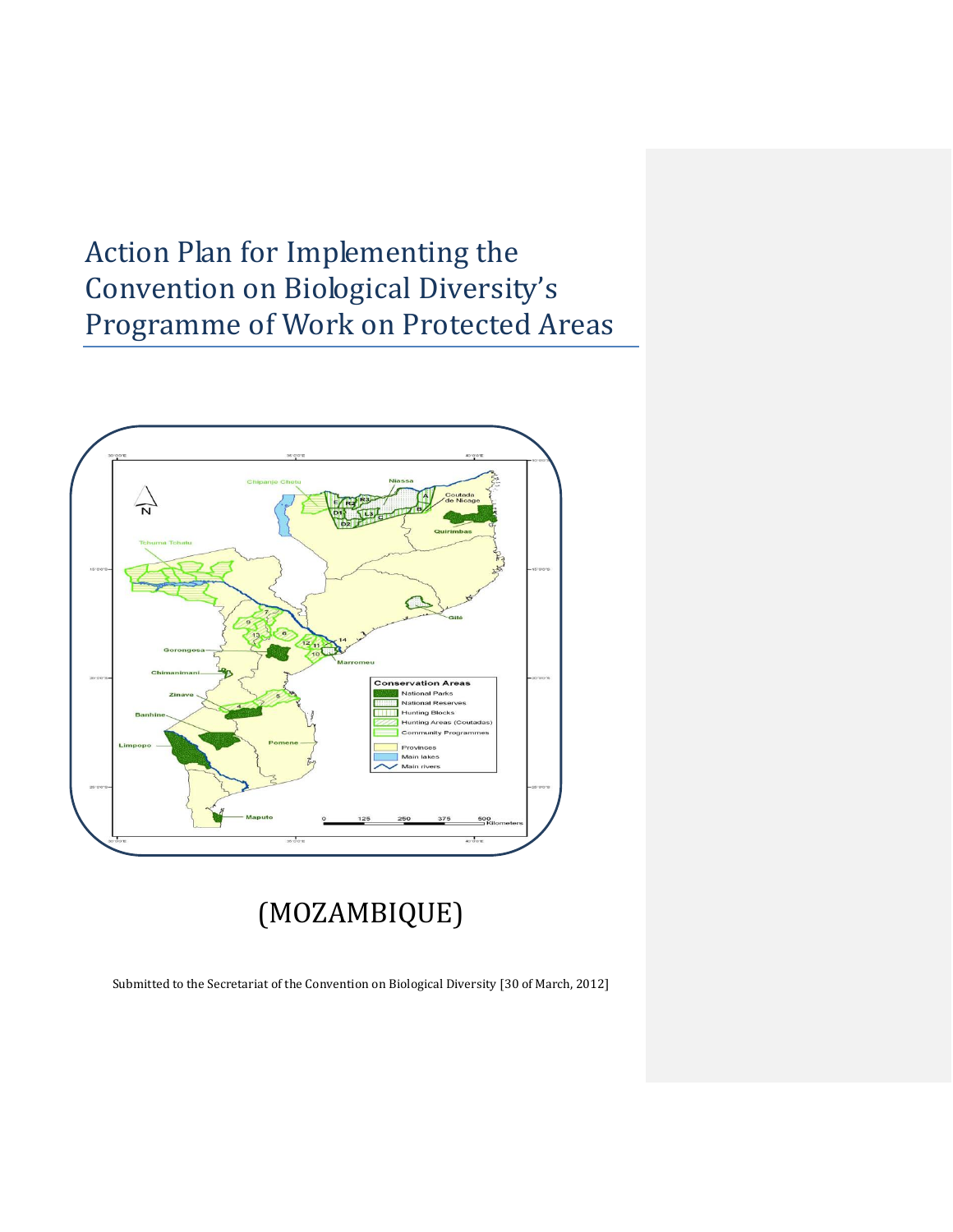## Protected area information:

**PoWPA Focal Point**: Felismina Atanásio Longamane Langa

Fax: +258 21 302373

Mobile phone: +258 821530270

Email: [felisminal@yahoo.com.br/flongamane@gmail.com](mailto:felisminal@yahoo.com.br/flongamane@gmail.com)

Ministry of Tourism,

National Directorate for Conservation Areas

Av. 10 de Novembro, Praceta 1196, nº 40, Maputo

**Lead implementing agency**:

Ministry of Tourism, Through the National Directorate for Conservation Areas

#### **Multi-stakeholder committee**:

Under the legislation there are Management Councils (MC) for each protected area. The MC are composed by all stakeholders in the area. Public, private sector, NGOs, local communities' representantives. The MC has the responsibility to support the day by day management of the Park. They use the management plan as the guiding instrument (/tool)

At National Level the Government established the Commission for Facilitation of Tourism. This commission is composed by various Government Departments. It discusses and recommends to Government various issues related with the development of tourism including management of protected areas. Cases of proclamation, modification of limits of protected areas as well as the concessioning of tourism in PA are discussed and recommended actions from this Commission. Particularly the Transfrontier Conservation Areas Program has used this commission to get policy guidance.

**Formatada:** Inglês (Estados Unidos)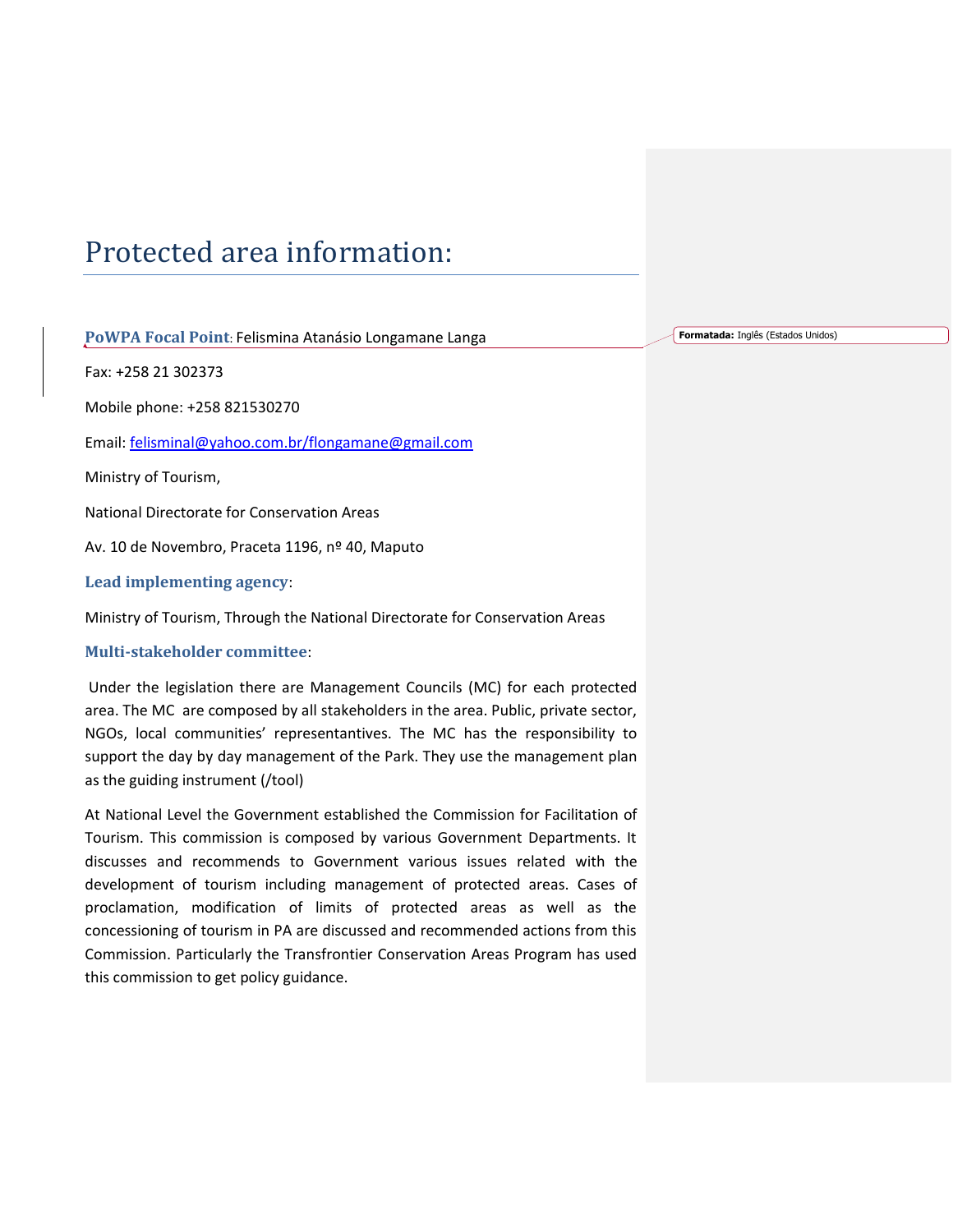There is a Conservation working Group (CWG) composed by Government Agencies, NGO's and Donors, interested in the natural resources conservation. Sometimes, private sector is invited for some discussions. The CWG meets once a month and it has been established as a forum of sharing information on protected areas and providing technical support to PA's.

**At the level of the Council of Ministers, there is a Council for sustainable development (CONDES) that oversees all the aspects linked to environment and development.**

#### Description of protected area system

#### **National Targets and Vision for Protected Areas**

(Insert national targets for protected areas/Target 11 of the Aichi Targets. Include rationale from protected area gap assessment, if completed, along with any additional information about the vision for the protected area system, including statements about the value of the protected area system to the country)

#### VISION

The Vision of the Government is the establishment of a sustainably funded representative system of protected areas under an effective management regime.

#### TARGETS

Create buffer zones around Parks and Reserves to enable adaptation in areas surrounding conservation areas, otherwise PAs will become unsustainable islands

Expand Protected areas system by creating new areas and expanding others such as Banhine National Park and Zinave National Park, to include important habitats that are not actually covered.

Establish corridors to improve ecological integrity between Limpopo , Banhine and Zinave National Parks. These 3 parks are part of the greater Limpopo transfrontier park, and the establishment of corridors between them is important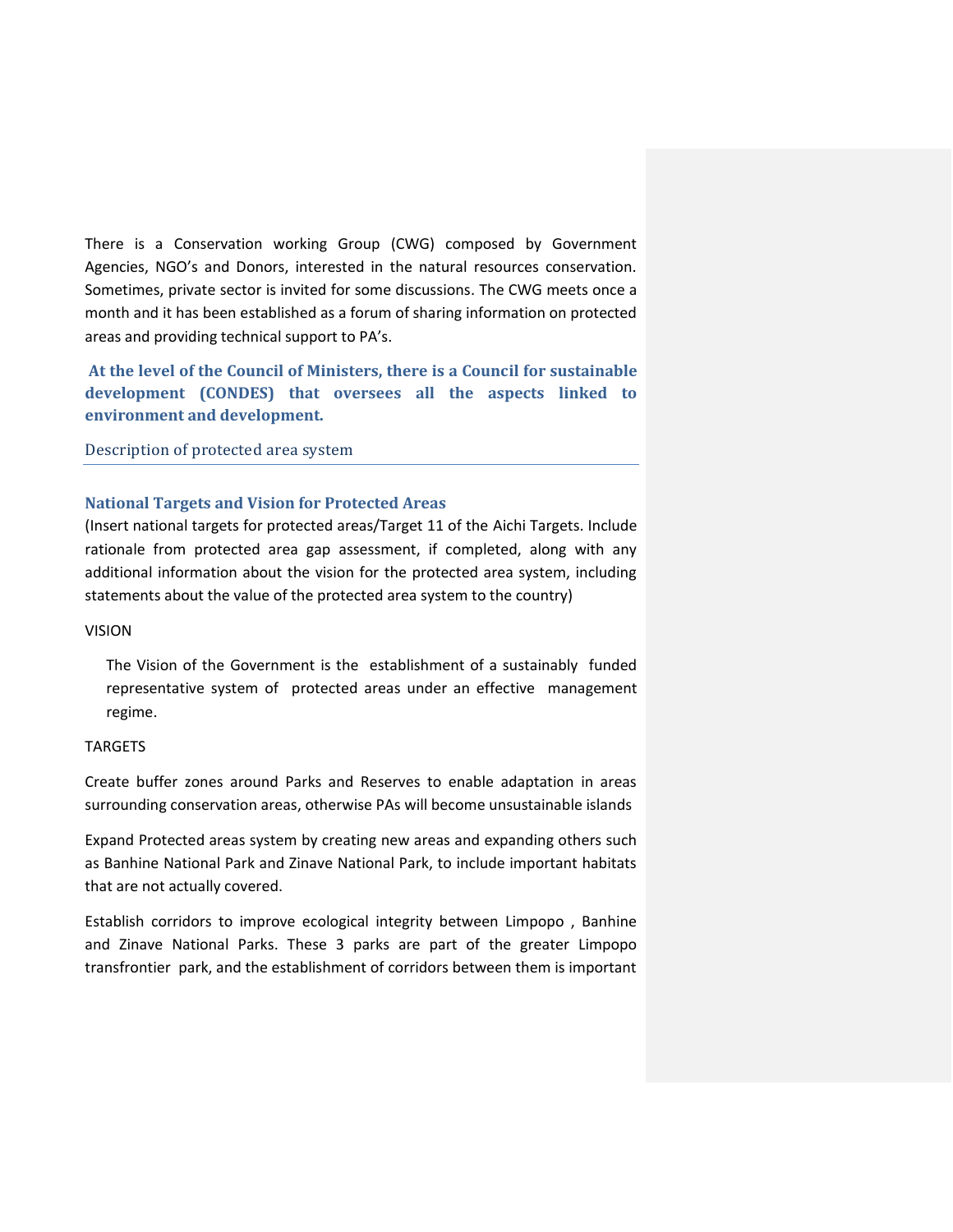because they will allow the maintenance of the historic migratory patterns of wildlife, specially elephants, that usually migrate from one area to another seeking water and other resources.

Train all park managers, field rangers and all staff at local level in other to strengthen their capacity to manage natural resources for climate resilience and adaptation, to communicate the value of ecosystems and protected areas in climate change resilience and adaptation and to incorporate climate issues into biodiversity management plans.

Restore the vegetation of Gorongosa Mountain (from 700 meters up) and at least restored 50% of hydrological systems that feeds the Lake Urema, considered the heart of Gorongosa National Park, that is drying up.

Establish transfrontier conservation areas between Mozambique, Zambia and Zimbabwe and between Mozambique and Tanzania to maintain the functions of ecosystems and allow the migration of animals between Selous Game Reserve in Tanzania and Niassa Reserve in Mozambique, and between animals from Tchuma Tchato community area and Zimbabwe and Zambia. Conduct evaluation studies in two protected areas and establish local management committees at site-level to improve governance

#### **Coverage**

Mozambique has a network of protected areas that covers all eco-regions and biomes ensuring their integrity as a representative portion of the natural legacy of the country. The currently gazetted PAs estate covers 13 million hectares, which represents about 25 % of the country's land surface, of which about 5% are marine protected areas.

The national protected areas system comprises 48 areas designated for the conservation of flora and fauna. These are: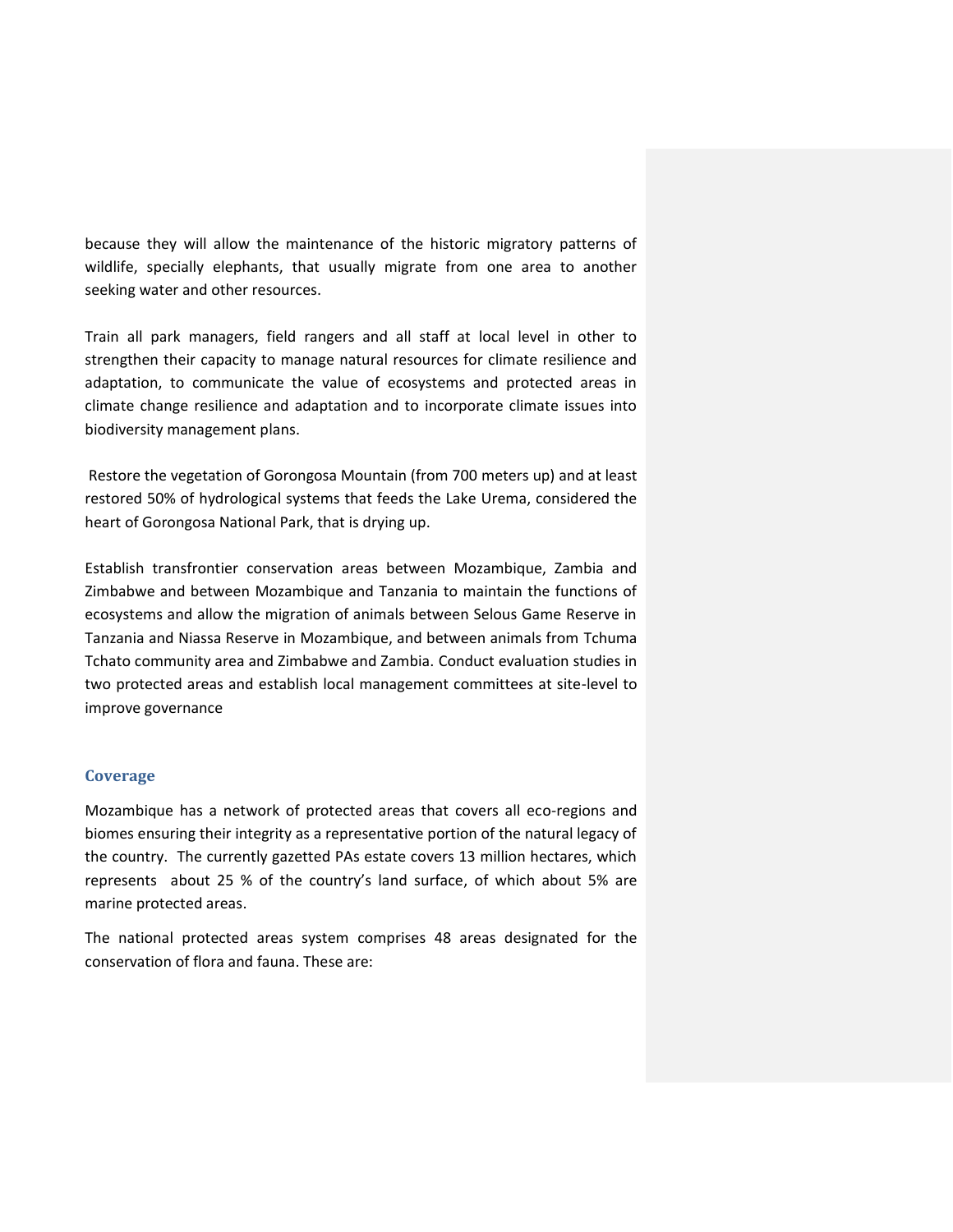*(1)* six National Parks, of which two are coastal/marine protected areas (MPAs), including, Bazaruto (143,000 hectares exclusively marine) Quirimbas (750,639 hectares); and the terrestrial parks of Banhine, Gorongosa, Limpopo and Zinave (together with 2,775,000 hectares);

*(2*); 8 National Reserves (Gilé, Marromeu, Niassa, Maputo, Chimanimani and Pomene, Partial Reserve of Niassa Lake (478 km² and Marine Partial Reserve of Ponta de Ouro (MPA with 600 Km²) totalling more than 4,580,000 hectares);

*(3)* 15 controlled hunting concessions (or *Coutadas* with at least 4,675,000 hectares); and

*(4)* Thirteen Forest Reserves (comprehending 532,000 hectares).

#### **Description and background**

Although most Protected areas were established before 1975, in the last two decades Mozambique's Protected areas systems has known positive developments, with expansion of Niassa Reserve and Bazaruto National Park in the late 90's , the creation of Limpopo National Park (2001), Quirimbas National park (2002), Chimanimani National Reserve (2003), 3 hunting areas (2009/2010), Marine Partial Reserve of Ponta de Ouro (2009), Expansion of Maputo Special Reserve, with the establishment of Futi Corridor, Lake Niassa Partial Reserve (2011), Expansion of Gorongosa National Park, to include Gorongosa Mountain and creation of Buffer Zone (2010), Creation of Buffer zone around Gile Reserve (2011), establishment of ecological corridor between Limpopo National Park and Banhine National Park, establishment of 3 transfrontier conservation areas. Currently, most of the areas have management plans.

#### **Governance types**

Two protected areas are co-managed by state with private sector, Coutadas are managed by private sector through concession's contracts, 8 protected areas are managed by State with donor support and the rest are managed by State. They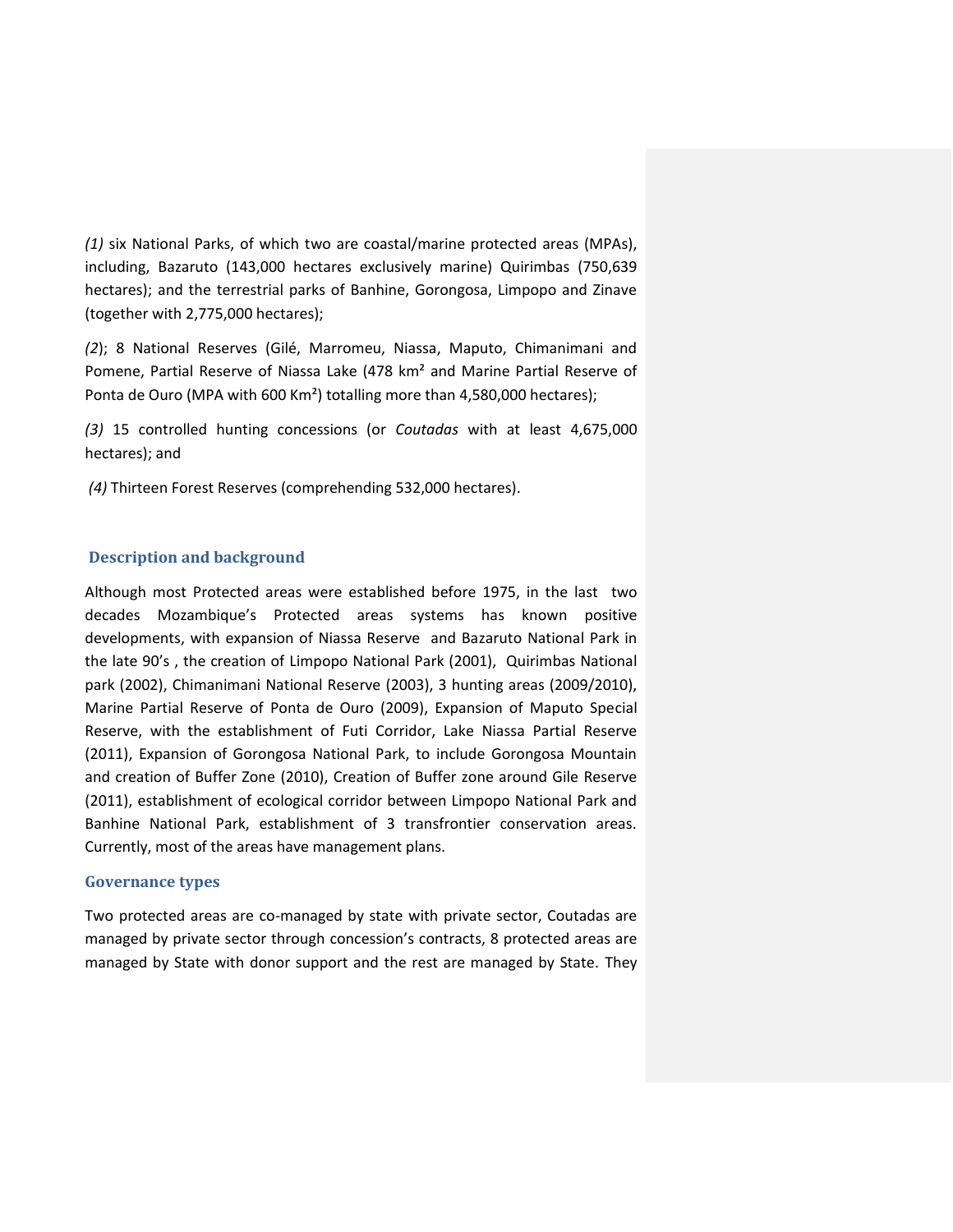are also community programmes such as Tchuma Tchato in Tete Province and Chipanje Tcheto in Niassa Province.

Areas like Limpopo National Park, Zinave National Park, Banhine National Park, Quirimbas National park, Chimanimani Reserve, Gile Reserve, Maputo Reserve and Ponta de Ouro Marine Partial Reserve have steering committees (government, donors, NGOs) that meet 4 times a year to oversee the implementation of working plans and discuss other relevant aspects related to the areas. Some areas such as Quirimbas, Niassa, Zinave and Banhine have also committees formed by local government, DNAC and local communities that also meet twice a year to follow the working plan and advise when necessary.

According to the Conservation Policy approved in 2009, each protected area must have at site-level, a management committee composed by the Park Warden, representatives of the provincial and district levels, local communities, NGOs operating in the area and private sector.

#### **Key threats**

Institutional weakness: associated to the lack of human, financial and material resources to ensure sustainability of the system.

Poor operational levels of management due to lack of field and adequate equipment and materials

Poaching, affecting areas such as Niassa Reserve, Quirimbas Park, Limpopo Park, Maputo Reserve, involving species like important species like elephants,.

Growth of demand, in the domestic market, of firewood in cities and od specific natural resources such as prime woods, animals and products of endangered animals (e.g rhinoceros horns) in international markets, whose demand fosters illegal exploitation of resources above the natural replacement capacity of relevant resources. mining activities within and around Gorongosa National park, Chimanimani Reserve, and other protected areas.

Shifting agriculture in area that have human communities within them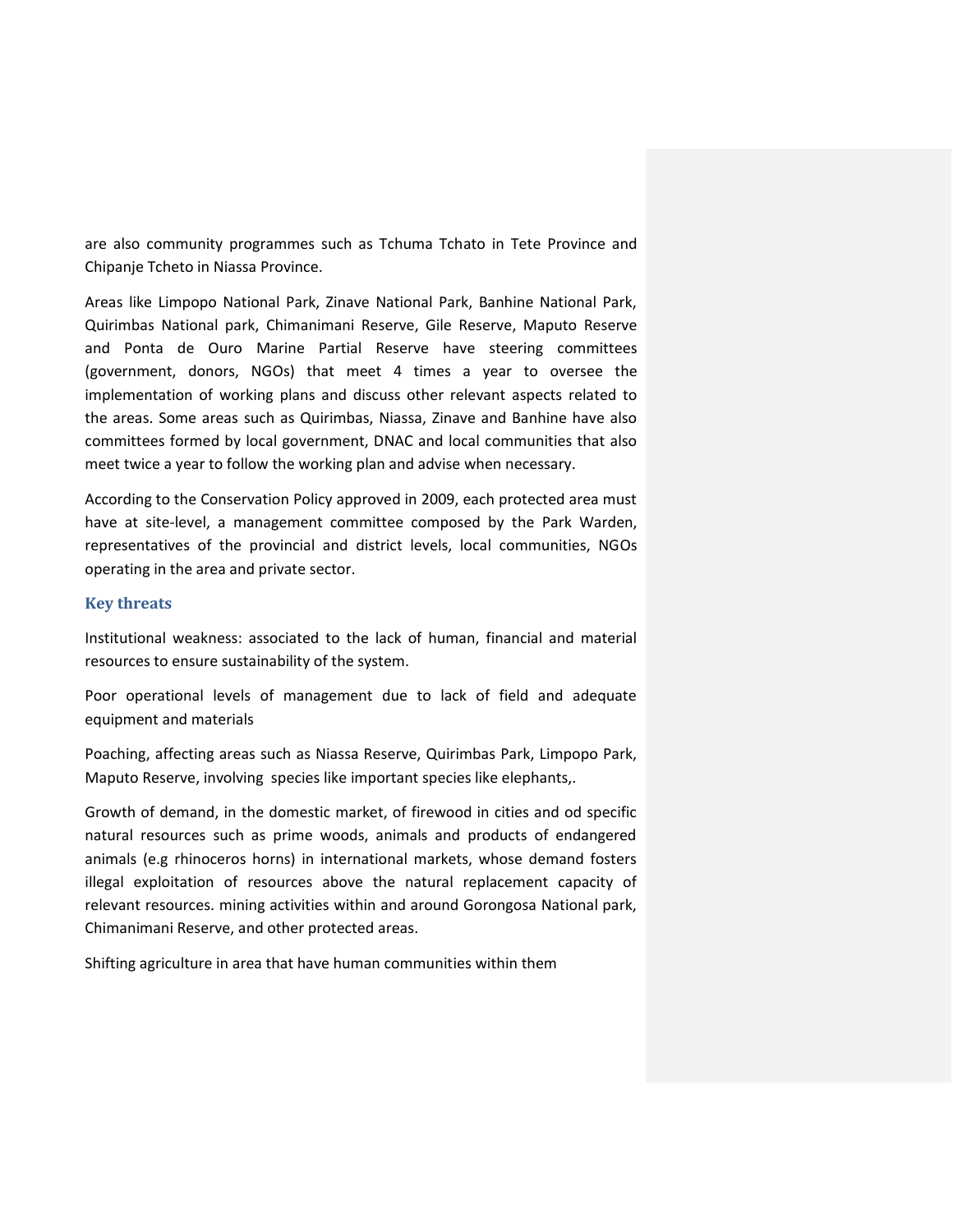Increase in domestic stock outcompeting wildlife which numbers can dangerously be in sharp decrease due to high intensity of poaching

Subsistence activities due the existence of high numbers of humans inside protected areas

#### **Barriers for effective implementation**

Lack of financial and human resources is the main barrier for effective implementation

For instance:

- 1. Lack of vehicles and field equipment and other field tools like 2 man tents, uniforms, first aid kits, GPS, inter alia.
- 2. Lack of adequate training of staff from field abilities and techniques to thinking/planning ability
- 3. Money to carry out ecological monitoring, i.e, aerial census, vegetation monitoring, human use of the resources
- 4. Lack of adequate qualified human resources to carry out the activities properly

5. Different institutions involved in the management of different types of protected areas (Ministry of Tourism, Agriculture, Fisheries, culture, defense, Transport and communications).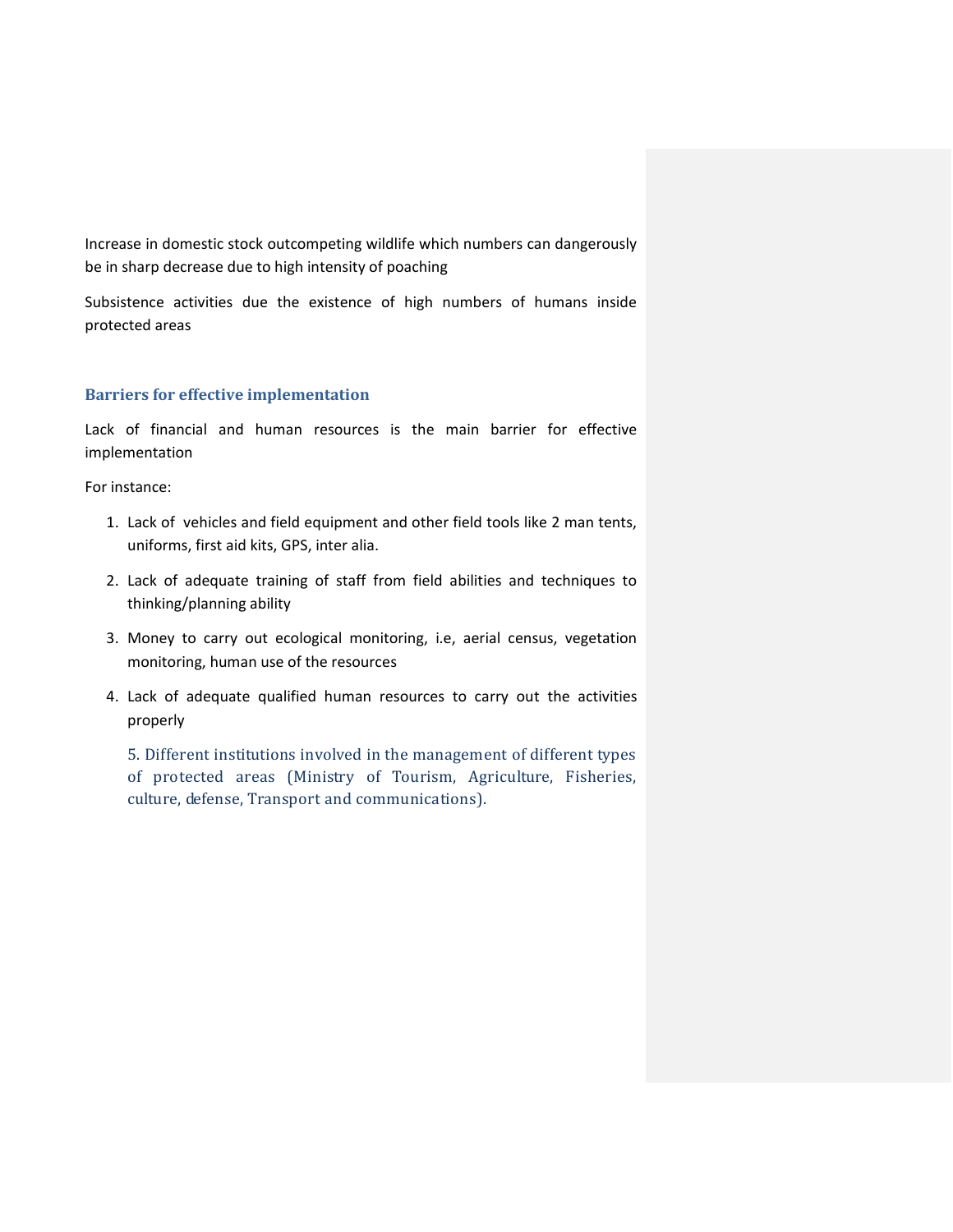Status, priority and timeline for key actions of the Programme of Work on Protected Areas

| Status of key actions of the Programme of Work on Protected Areas                                                                                                             |                |
|-------------------------------------------------------------------------------------------------------------------------------------------------------------------------------|----------------|
| Status of key actions of the Programme of Work on Protected Status<br><b>Areas</b>                                                                                            |                |
| Progress on assessing gaps in the protected area<br>$\bullet$<br>network $(1.1)$                                                                                              | 3              |
| • Progress in assessing protected area integration (1.2)                                                                                                                      | 4              |
| Progress in establishing transboundary protected areas<br>$\bullet$<br>and regional networks (1.3)                                                                            | 3              |
| Progress in developing site-level management plans<br>$\bullet$<br>(1.4)                                                                                                      | 3              |
| Progress in assessing threats and opportunities for<br>$\bullet$<br>restoration $(1.5)$                                                                                       | $\overline{2}$ |
| Progress in assessing equitable sharing of benefits (2.1)<br>$\bullet$<br>Progress in assessing protected area governance (2.1)                                               | 3              |
| Progress in assessing the <b>participation</b> of indigenous<br>$\bullet$<br>and local communities in key protected area decisions<br>(2.2)                                   | 4              |
| Progress in assessing the policy environment for<br>$\bullet$<br>establishing and managing protected areas (3.1)<br>Progress in assessing the values of protected areas (3.1) | 4              |
| Progress in assessing protected area capacity needs<br>$\bullet$<br>(3.2)                                                                                                     | 4              |
| Progress in assessing the appropriate technology needs<br>$\bullet$<br>(3.3)                                                                                                  | 3              |
| Progress in assessing protected area sustainable finance<br>$\bullet$<br>needs (3.4)                                                                                          | 4              |
| Progress in conducting public awareness campaigns<br>$\bullet$<br>(3.5)                                                                                                       | 3              |
| Progress in developing best practices and minimum<br>$\bullet$<br>standards $(4.1)$                                                                                           | 4              |
| Progress in assessing management effectiveness (4.2)<br>$\bullet$                                                                                                             | $\overline{4}$ |
| Progress in establishing an effective PA monitoring<br>$\bullet$                                                                                                              | 3              |

**Status of key actions of the Programme of Work on Protected Areas**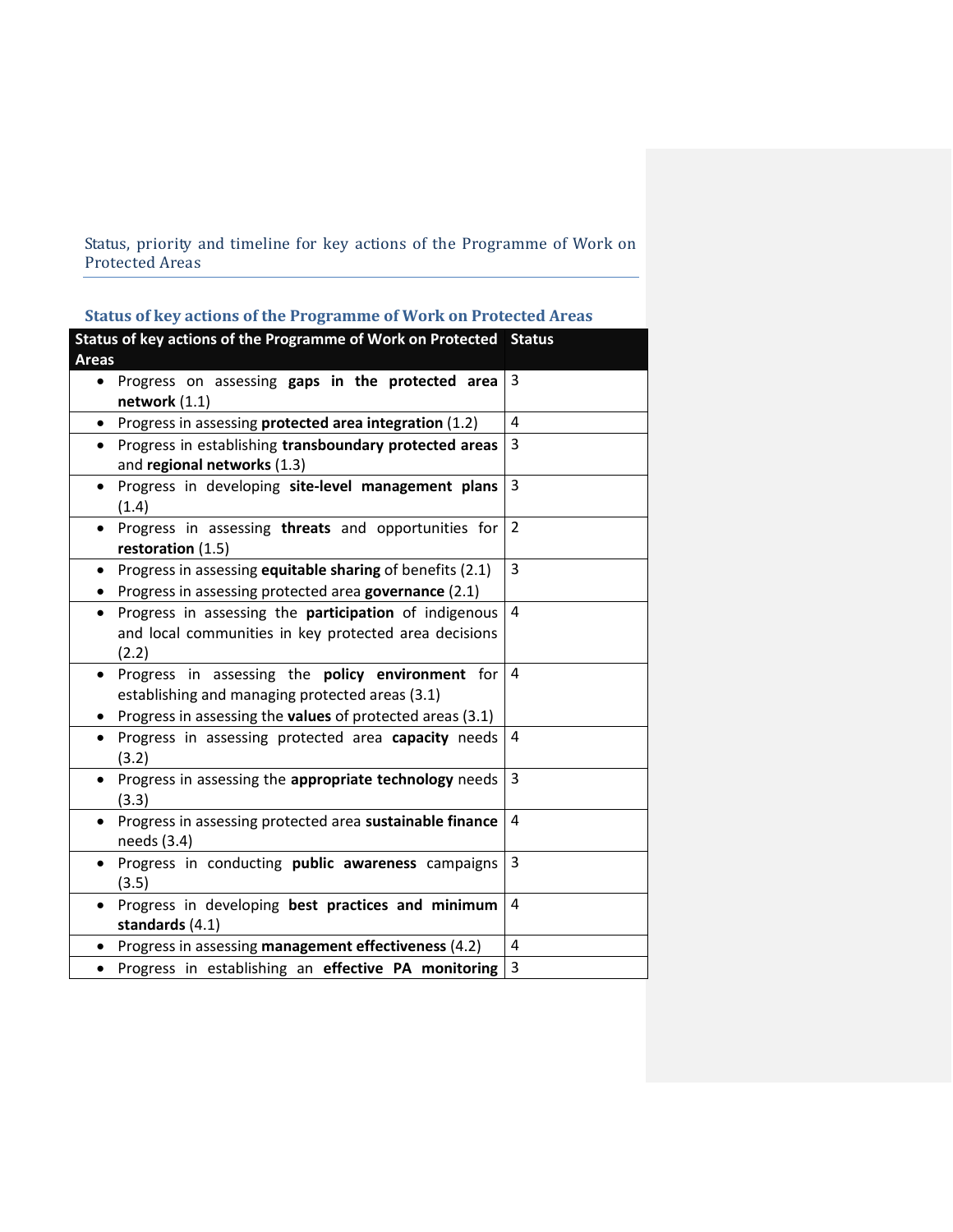| system $(4.3)$                                                               |  |
|------------------------------------------------------------------------------|--|
| • Progress in developing a research program for $2$<br>protected areas (4.4) |  |
| • Progress in assessing opportunities for <b>marine</b> $ 4 $<br>protection  |  |
| • Progress in incorporating climate change aspects into 3<br>protected areas |  |

Status:  $0 = no$  work,  $1 =$  just started,  $2 =$  partially complete,  $3 =$  nearly complete,  $4$ 

= complete

### **Priority actions for fully implementing the Programme of Work on Protected Areas:**

| Nº             | Activity                                                                                                                                        | <b>Timeline</b> |
|----------------|-------------------------------------------------------------------------------------------------------------------------------------------------|-----------------|
| $\mathbf{1}$   | <b>Elaboration of Conservation Law</b>                                                                                                          | 2012            |
| $\overline{2}$ | Establishment of ecological corridors between Banhine National Park,<br>Zinave National park and Gonarhezou Park                                | 2015            |
| 3              | Development of human capital (Field Rangers, Park Warden and other<br>senior staff)                                                             | 2018            |
| 4              | Creation of New Conservation Areas (Coutadas de Caca and marine<br>protected areas)                                                             | 2018            |
| 5              | Creation of Transfrontier Conservation Areas between Mozambique,<br>Zambia and Zimbabwe and between Mozambique and Tanzania                     | 2015            |
| 5              |                                                                                                                                                 |                 |
| 65             | Ponta do Ouro Marine Partial Reserve declared as World Heritage Site                                                                            | 2015            |
| 6              | Revision of boundaries of Protected area, namely Banhine National Park<br>and Zinave National Park, Niassa Reserve                              | 2015            |
| 8              |                                                                                                                                                 |                 |
| $\overline{7}$ | Conduct mining impacts evaluation Studies in Conservation Areas. The case<br>of Gorongosa National park and Chimanimani Reserve, due the mining | 2015            |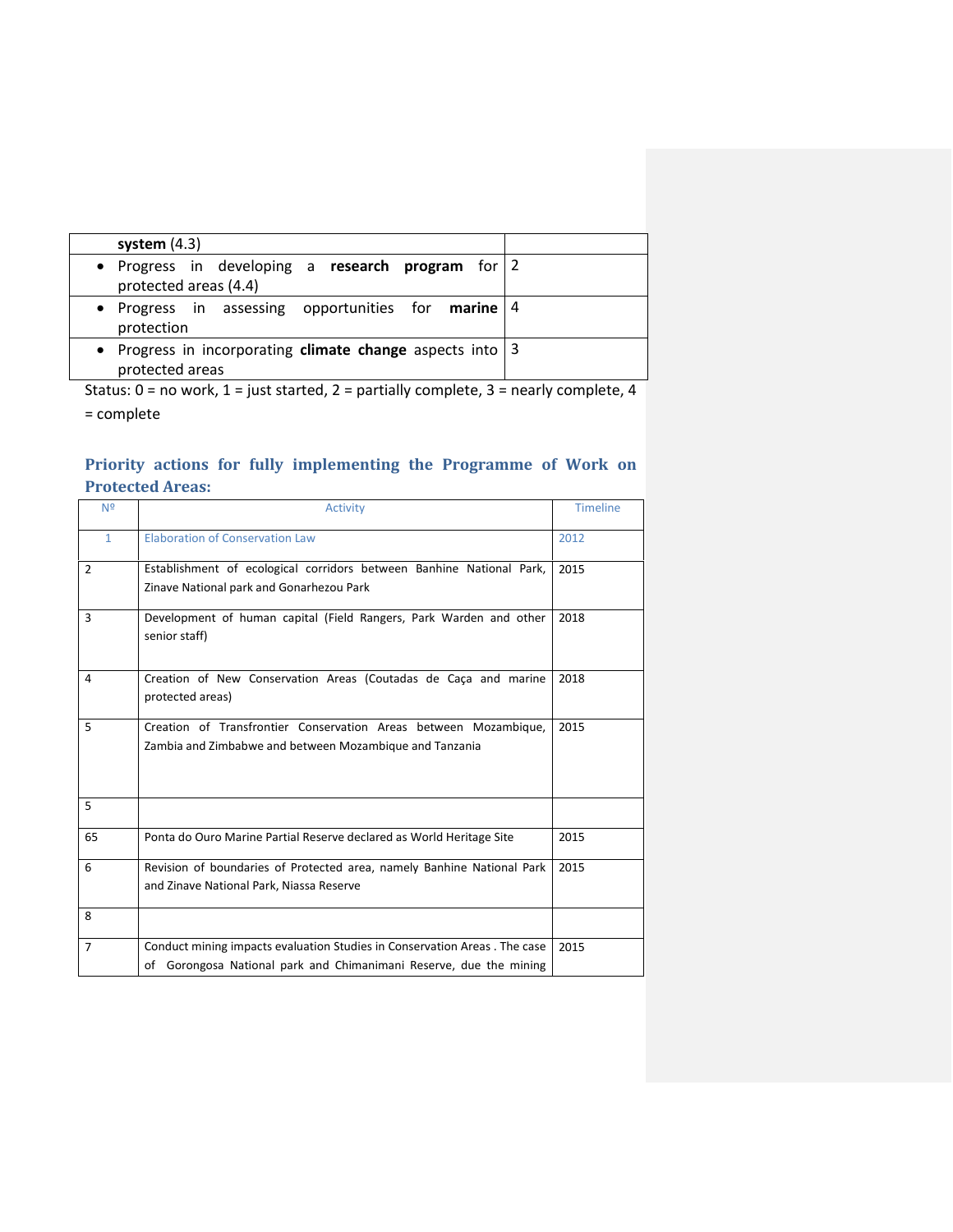|    | concessions in the buffer zone and illegal mining                        |      |
|----|--------------------------------------------------------------------------|------|
| 8  | Conduct evaluation study in the Maputo Special Reserve/Ponta de ouro     | 2015 |
|    | Marine Partial Reserve, due the proposed marine Port at Techobanine area |      |
| 9  | Create local management committees at site level                         | 2013 |
| 10 | Integration of Climate Change Aspects in the management plans            | 2016 |
| 11 | Establishment of Mahlazine ecological Park                               | 2015 |
| 12 | Elaboration od biodiversity strategy and fifth national report           | 2015 |

## **Action Plans for completing priority actions of the Programme of Work on Protected Areas**

**Action 1: (***Elaboration of Conservation Law***)**

| Key steps                                                       | <b>Timeline</b> | Responsible<br>parties               | <b>Indicative</b><br>budget |
|-----------------------------------------------------------------|-----------------|--------------------------------------|-----------------------------|
| the the council of 2012<br>Submission<br>Ministers for approval |                 | Ministry<br>οf<br>Tourism<br>(MITUR) |                             |
| Submission to the Parliament                                    | 2013            |                                      |                             |

|  | <b>Action 2:</b> ( <i>Establishment of ecological corridors between Banhine</i> |  |  |  |
|--|---------------------------------------------------------------------------------|--|--|--|
|  | <b>National Park, Zinave National park and Gonarhezou Park)</b>                 |  |  |  |

| Key steps                          | <b>Timeline</b> | Responsible<br>parties |    | <b>Indicative</b><br>budget |
|------------------------------------|-----------------|------------------------|----|-----------------------------|
| <b>Tender Launching</b>            |                 |                        |    |                             |
| Selection of individual or company | 2013            | Ministry               | of | 5.000                       |
|                                    |                 | Tourism                |    |                             |
|                                    |                 | Ministry               | of |                             |
|                                    |                 | Agriculture            |    |                             |
|                                    |                 | (MINAG)                |    |                             |
| Elaboration of Management plan     | 2015            | Ministry               | οf | 200.000                     |
|                                    |                 | Tourism,               |    | <b>USD</b>                  |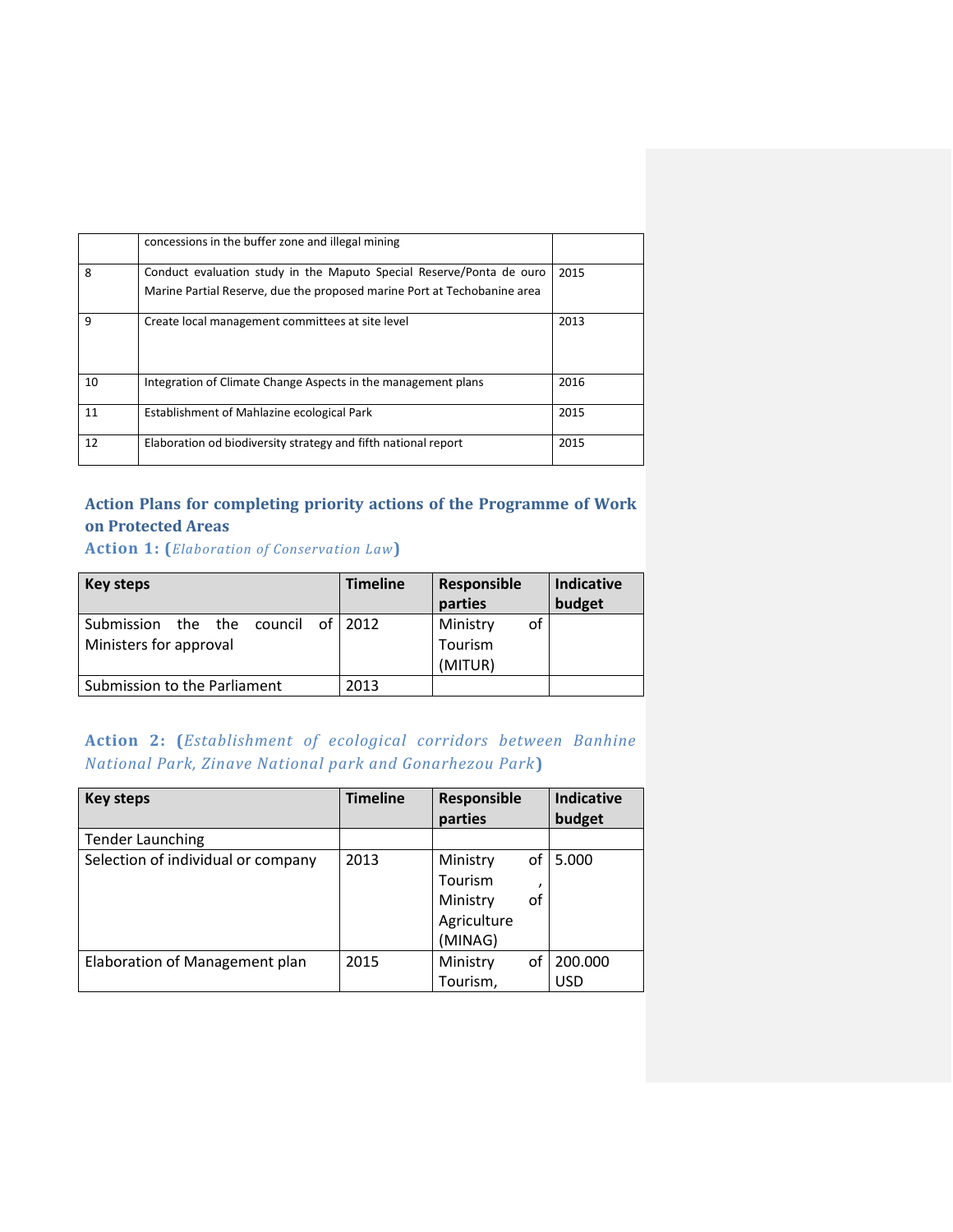|                                     |  | Ministry<br>οt<br>Agriculture |         |
|-------------------------------------|--|-------------------------------|---------|
| Implementation of management   2020 |  | Parks                         | 100.000 |
| plan                                |  | managers/local                |         |
|                                     |  | communities                   |         |

## **Action 3: (Development of human capital - Capacity building of Game rangers, Park Warden, Senior Managers)**

| <b>Key steps</b>                 | <b>Timeline</b> | Responsible               | <b>Indicative</b> |
|----------------------------------|-----------------|---------------------------|-------------------|
|                                  |                 | parties                   | budget            |
| Identification of training needs | 2012            | <b>MITUR</b><br>$\lambda$ | 5.000             |
|                                  |                 | Ministry<br>for           |                   |
|                                  |                 | Coordination              |                   |
|                                  |                 | of                        |                   |
|                                  |                 | Environmental             |                   |
|                                  |                 | <b>Affairs</b>            |                   |
|                                  |                 | (MICOA),                  |                   |
|                                  |                 | <b>MINAG</b>              |                   |
| Elaboration of Training program  | 2012            | MITUR,                    | 10.000            |
|                                  |                 | MICOA,                    |                   |
|                                  |                 | <b>MINAG</b>              |                   |
| <b>Training</b>                  | 2013-2018       | of<br>Ministry            | 200.000           |
|                                  |                 | tourism,                  |                   |
|                                  |                 | Universities,             |                   |
|                                  |                 | trainers                  |                   |

## **Action 4: (***Creation of New Conservation Areas (Coutadas de Caça)*

| Key steps                     | <b>Timeline</b> | Responsible<br>parties                                                               | <b>Indicative</b><br>budget |
|-------------------------------|-----------------|--------------------------------------------------------------------------------------|-----------------------------|
| Social and ecological surveys | 2013            | <b>National</b><br>for<br>Directorate<br>Conservation<br>(DNAC),<br>Areas<br>Tourism | 50.000                      |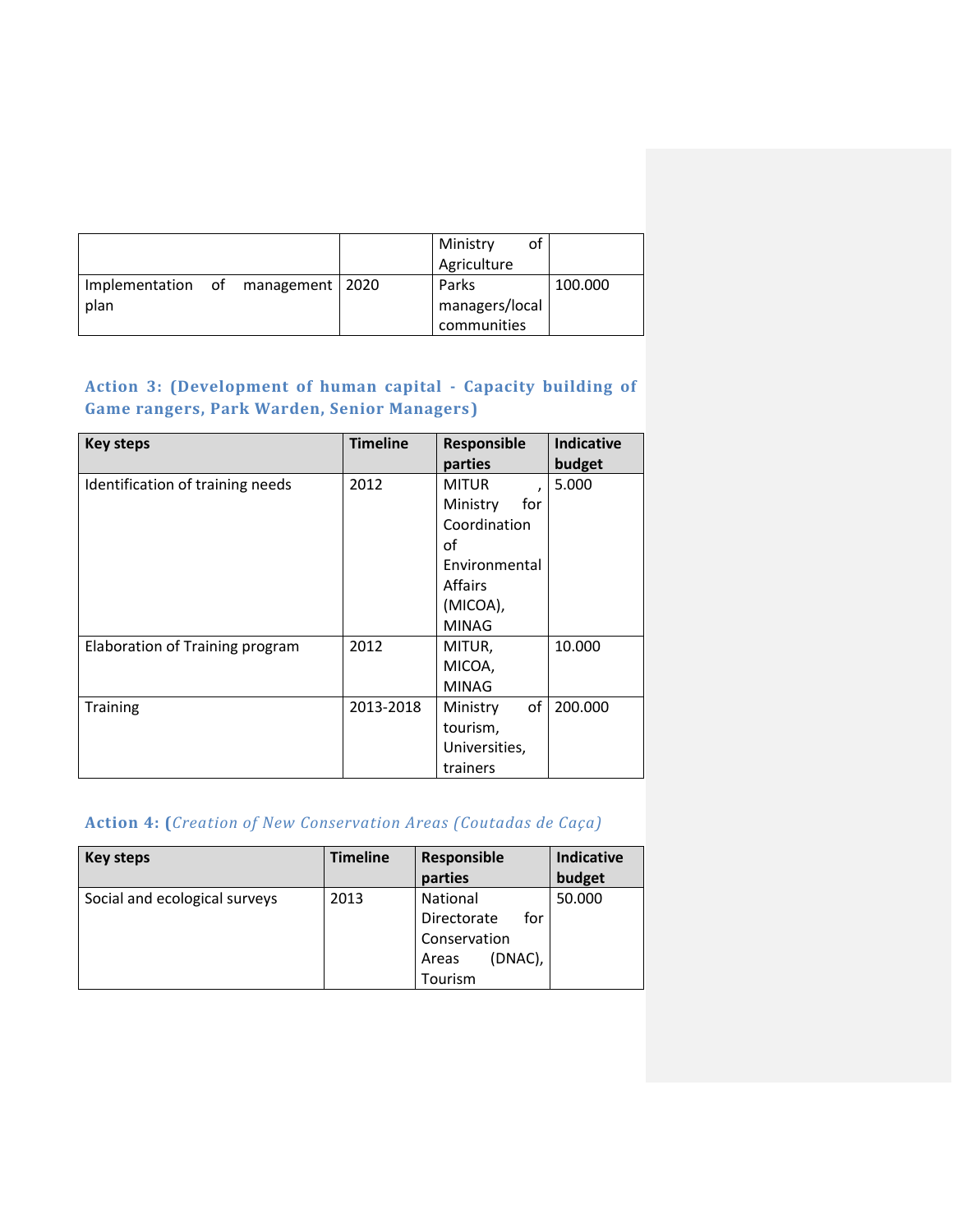|                                  |      |         |           | Provincial<br>Directorate |        |
|----------------------------------|------|---------|-----------|---------------------------|--------|
| <b>Discussions</b>               | with | local   | 2013-2014 | Tourism                   | 15.000 |
| communities                      | and  | local   |           | Provincial                |        |
| government                       |      |         |           | Directorate/DNAC          |        |
| Presentation at Provincial level |      | 2014    | Tourism   | 5.000                     |        |
|                                  |      |         |           | Provincial                |        |
|                                  |      |         |           | Directorate               |        |
| Submission<br>to                 | the  | Council | 2014      | <b>MITUR</b>              |        |
| Ministers for approval           |      |         |           |                           |        |

**Action 5: (***Creation of Transfrontier Conservation Areas between Mozambique, Zambia and Zimbabwe and between Mozambique and Tanzania-2015 )*

| Key steps                           | <b>Timeline</b> | Responsible       | <b>Indicative</b> |
|-------------------------------------|-----------------|-------------------|-------------------|
|                                     |                 | parties           | budget            |
| Discussions at the provincial level |                 | MITUR/Provincial  |                   |
|                                     |                 | directorate<br>οf |                   |
|                                     |                 | Tourism           |                   |
| Discussions with the Zambia and     | 2012-2015       | <b>MITUR</b>      |                   |
| Zimbabwe                            |                 |                   |                   |
| Discussions with Tanzania           | 2012-2015       | <b>MITUR</b>      |                   |
| Signature of MoU                    | 2015            | <b>MITUR</b>      |                   |
| Signature of Treaty                 | 2016            | <b>MITUR</b>      |                   |

**Action 6: (***Revision of the boundaries of Protected areas, namely Banhine National Park and Zinave National Park and Niassa Reserve)*

| Key steps                              | <b>Timeline</b> | Responsible<br>parties | Indicative<br>budget |
|----------------------------------------|-----------------|------------------------|----------------------|
| Consultation with local communities    | 2012            | <b>MITUR</b>           |                      |
| Presentation at provincial level       | 2012            | <b>MITUR</b>           |                      |
| Submission to the Council of Ministers | 2012-2013       | MITUR                  |                      |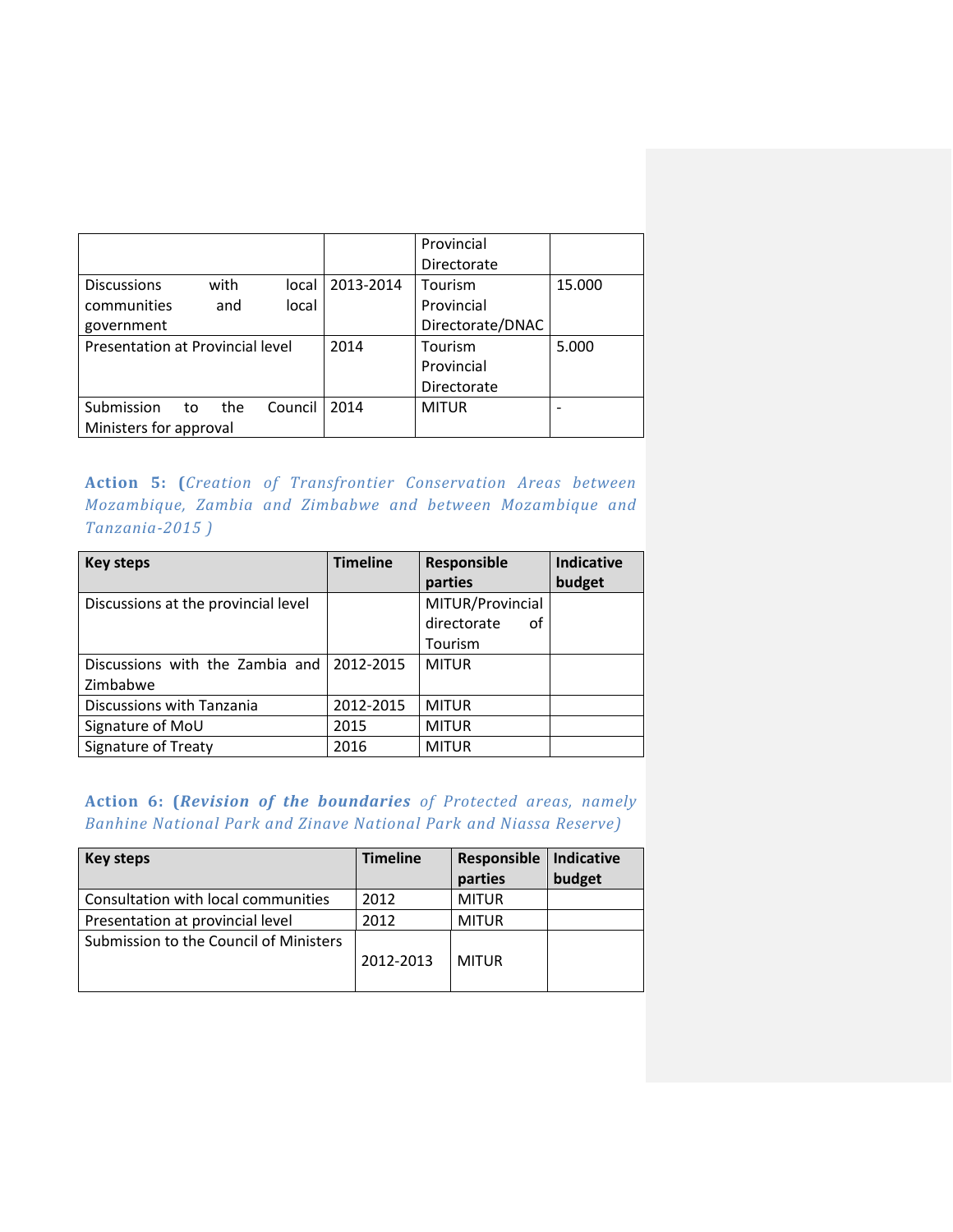| <b>Action 7:</b> (Conduct Mining impacts evaluation Studies. The case ofthe Gorongosa |  |  |  |  |  |  |  |
|---------------------------------------------------------------------------------------|--|--|--|--|--|--|--|
| National Park and Chimanimani Reserve due the mining concessions in the buffer zone   |  |  |  |  |  |  |  |
| and illegal mining)                                                                   |  |  |  |  |  |  |  |

| <b>Key steps</b>                        | <b>Timeline</b> | Responsible        | <b>Indicative</b> |
|-----------------------------------------|-----------------|--------------------|-------------------|
|                                         |                 | parties            | budget            |
| of<br>of<br>Development<br><b>Terms</b> | 2013            | Park               | 500               |
| reference                               |                 | manager/MITUR      |                   |
| Tender and selection of the             | 2013            | Park               | 3.000             |
| company that will conduct the           |                 | manager/MITUR      |                   |
| study                                   |                 |                    |                   |
| Development of methodology              | 2013            | Company            |                   |
|                                         |                 | selected/park      |                   |
|                                         |                 | manager/MITUR      |                   |
| of<br>Evaluation<br>GNP<br>and          | 2014            | Selected company   | 200.000           |
| Chimanimani                             |                 |                    |                   |
| <b>Communication of Results</b>         | 2015            | Park               | 10.000            |
|                                         |                 | manager/Provincial |                   |
|                                         |                 | directorate<br>οf  |                   |
|                                         |                 | Tourism            |                   |
| <b>Public Awareness and education</b>   | 2017            | Park               | 50.000            |
|                                         |                 | manager/provincial |                   |
|                                         |                 | directorate<br>οf  |                   |
|                                         |                 | Tourism/MITUR      |                   |

**Action 8: (***Conduct evaluation study in the Maputo Special Reserve/Ponta de Ouro Marine Partial Reserve due the proposed marine Port at Techobanine area)*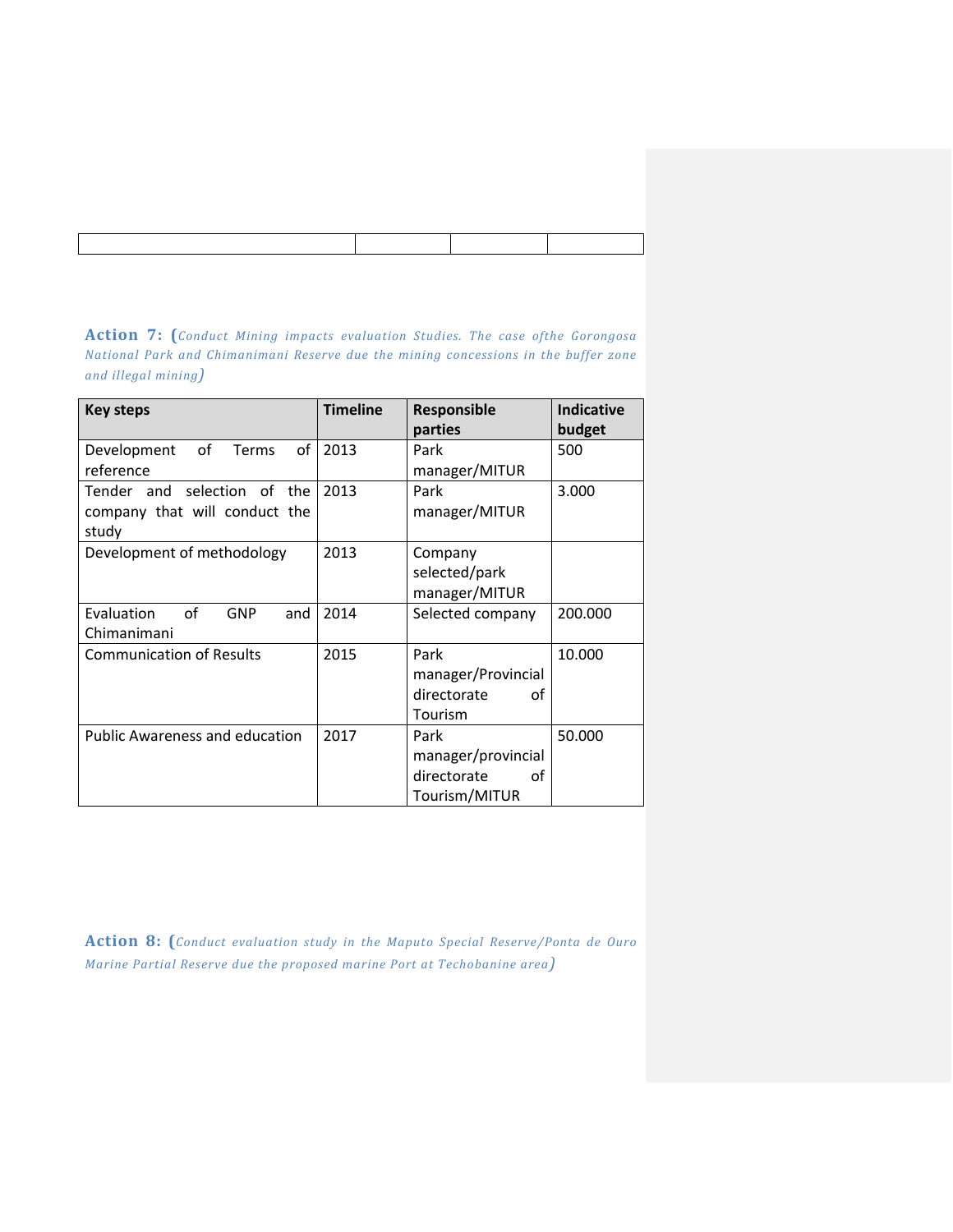| <b>Key steps</b>                | <b>Timeline</b> | Responsible        | <b>Indicative</b> |
|---------------------------------|-----------------|--------------------|-------------------|
|                                 |                 | parties            | budget            |
| of Terms<br>of<br>Development   | 2013            | Park               | 500               |
| reference                       |                 | manager/MITUR      |                   |
| Tender and selection of the     | 2013            | Park               | 3.000             |
| company that will conduct the   |                 | manager/MITUR      |                   |
| study                           |                 |                    |                   |
| Development of methodology      | 2013            | Company            |                   |
|                                 |                 | selected/park      |                   |
|                                 |                 | manager/MITUR      |                   |
| Evaluation of Maputo Reserve    | 2014            | Selected company   | 100.000           |
| <b>Communication of Results</b> | 2015            | Park               | 10.000            |
|                                 |                 | manager/Provincial |                   |
|                                 |                 | directorate<br>Ωf  |                   |
|                                 |                 | Tourism            |                   |

*Action 9: (*Create local management committees at site level )

| <b>Key steps</b>                    | <b>Timeline</b> | Responsible<br>parties | <b>Indicative</b><br>budget |
|-------------------------------------|-----------------|------------------------|-----------------------------|
| Identification of interested        | 2012            | Park manager           |                             |
| stakeholders in the area            |                 |                        |                             |
| Organization<br>local<br>of         | 2013            | Park manager           |                             |
| communities committees              |                 |                        |                             |
| of<br>protected<br>Creation<br>area | 2013            | Park                   | manager/Provincial          |
| management committee                |                 | Directorate of Tourism |                             |

## **Action 10: (***Integration of Climate Change Aspects in the management plans)*

| Key steps                                                                        | <b>Timeline</b> | Responsible<br>parties   | <b>Indicative</b><br>budget |
|----------------------------------------------------------------------------------|-----------------|--------------------------|-----------------------------|
| Tender<br>selection of the l<br>and<br>that will conduct the<br>company<br>study | 2013            | <b>MITUR</b>             | 3.000                       |
| Development of methodology                                                       | 2013            | Company<br>selected/park |                             |